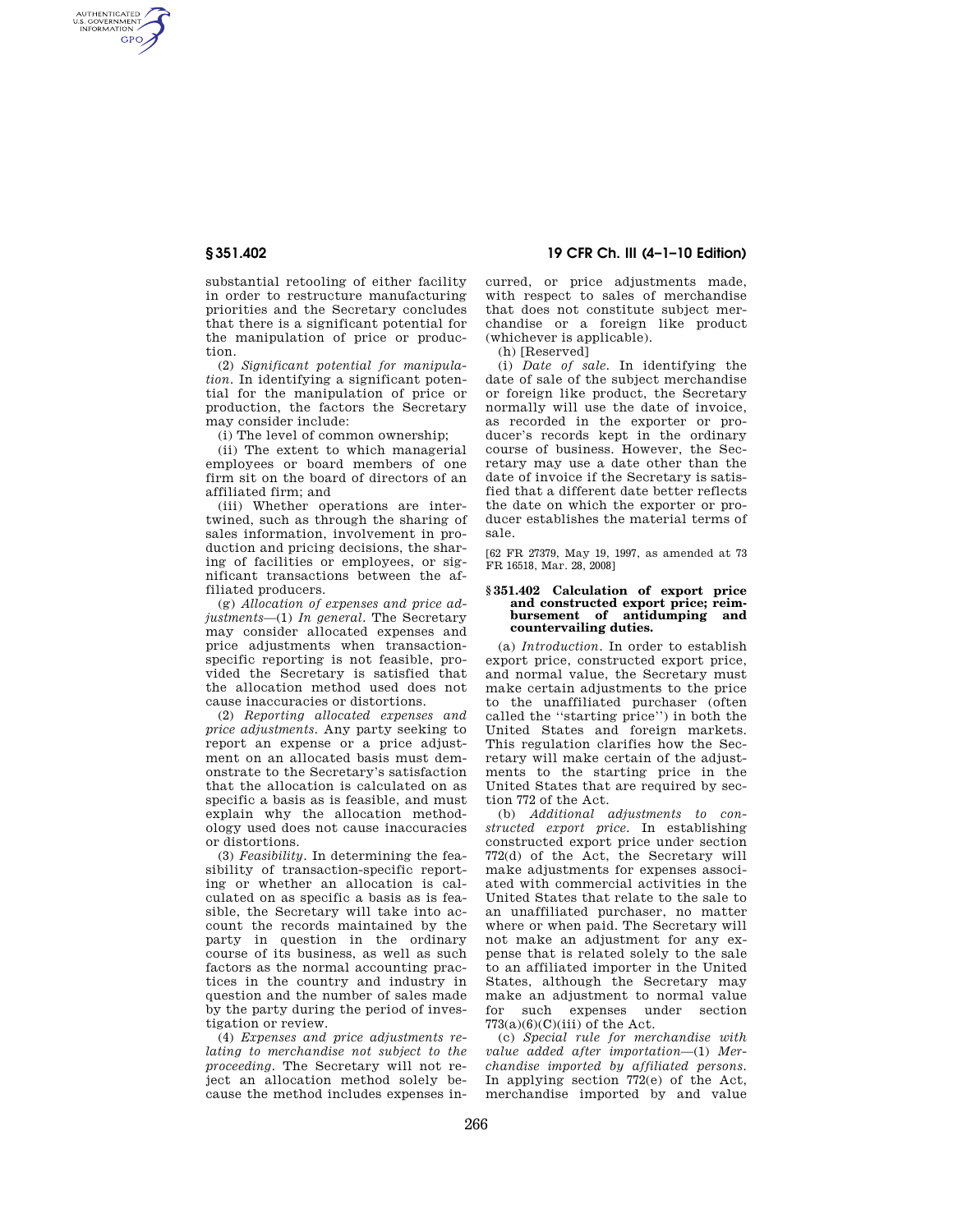## **International Trade Administration, Commerce § 351.402**

added by a person affiliated with the exporter or producer includes merchandise imported and value added for the account of such an affiliated person.

(2) *Estimation of value added.* The Secretary normally will determine that the value added in the United States by the affiliated person is likely to exceed substantially the value of the subject merchandise if the Secretary estimates the value added to be at least 65 percent of the price charged to the first unaffiliated purchaser for the merchandise as sold in the United States. The Secretary normally will estimate the value added based on the difference between the price charged to the first unaffiliated purchaser for the merchandise as sold in the United States and the price paid for the subject merchandise by the affiliated person. The Secretary normally will base this determination on averages of the prices and the value added to the subject merchandise.

(3) *Determining dumping margins.* For purposes of determining dumping margins under paragraphs (1) and (2) of section 772(e) of the Act, the Secretary may use the weighted-average dumping margins calculated on sales of identical or other subject merchandise sold to unaffiliated persons.

(d) *Special rule for determining profit.*  This paragraph sets forth rules for calculating profit in establishing constructed export price under section 772(f) of the Act.

(1) *Basis for total expenses and total actual profit.* In calculating total expenses and total actual profit, the Secretary normally will use the aggregate of expenses and profit for all subject merchandise sold in the United States and all foreign like products sold in the exporting country, including sales that have been disregarded as being below the cost of production. (*See* section 773(b) of the Act (sales at less than cost of production).)

(2) *Use of financial reports.* For purposes of determining profit under section 772(d)(3) of the Act, the Secretary may rely on any appropriate financial reports, including public, audited financial statements, or equivalent financial reports, and internal financial reports prepared in the ordinary course of business.

(3) *Voluntary reporting of costs of production.* The Secretary will not require the reporting of costs of production solely for purposes of determining the amount of profit to be deducted from the constructed export price. The Secretary will base the calculation of profit on costs of production if such costs are reported voluntarily by the date established by the Secretary, and provided that it is practicable to do so and the costs of production are verifiable.

(e) *Treatment of payments between affiliated persons.* Where a person affiliated with the exporter or producer incurs any of the expenses deducted from constructed export price under section 772(d) of the Act and is reimbursed for such expenses by the exporter, producer or other affiliate, the Secretary normally will make an adjustment based on the actual cost to the affiliated person. If the Secretary is satisfied that information regarding the actual cost to the affiliated person is unavailable to the exporter or producer, the Secretary may determine the amount of the adjustment on any other reasonable basis, including the amount of the reimbursement to the affiliated person if the Secretary is satisfied that such amount reflects the amount usually paid in the market under consideration.

(f) *Reimbursement of antidumping duties and countervailing duties*—(1) *In general.* (i) In calculating the export price (or the constructed export price), the Secretary will deduct the amount of any antidumping duty or countervailing duty which the exporter or producer:

(A) Paid directly on behalf of the importer; or

(B) Reimbursed to the importer.

(ii) The Secretary will not deduct the amount of any antidumping duty or countervailing duty paid or reimbursed if the exporter or producer granted to the importer before initiation of the antidumping investigation in question a warranty of nonapplicability of antidumping duties or countervailing duties with respect to subject merchandise which was:

(A) Sold before the date of publication of the Secretary's order applicable to the merchandise in question; and